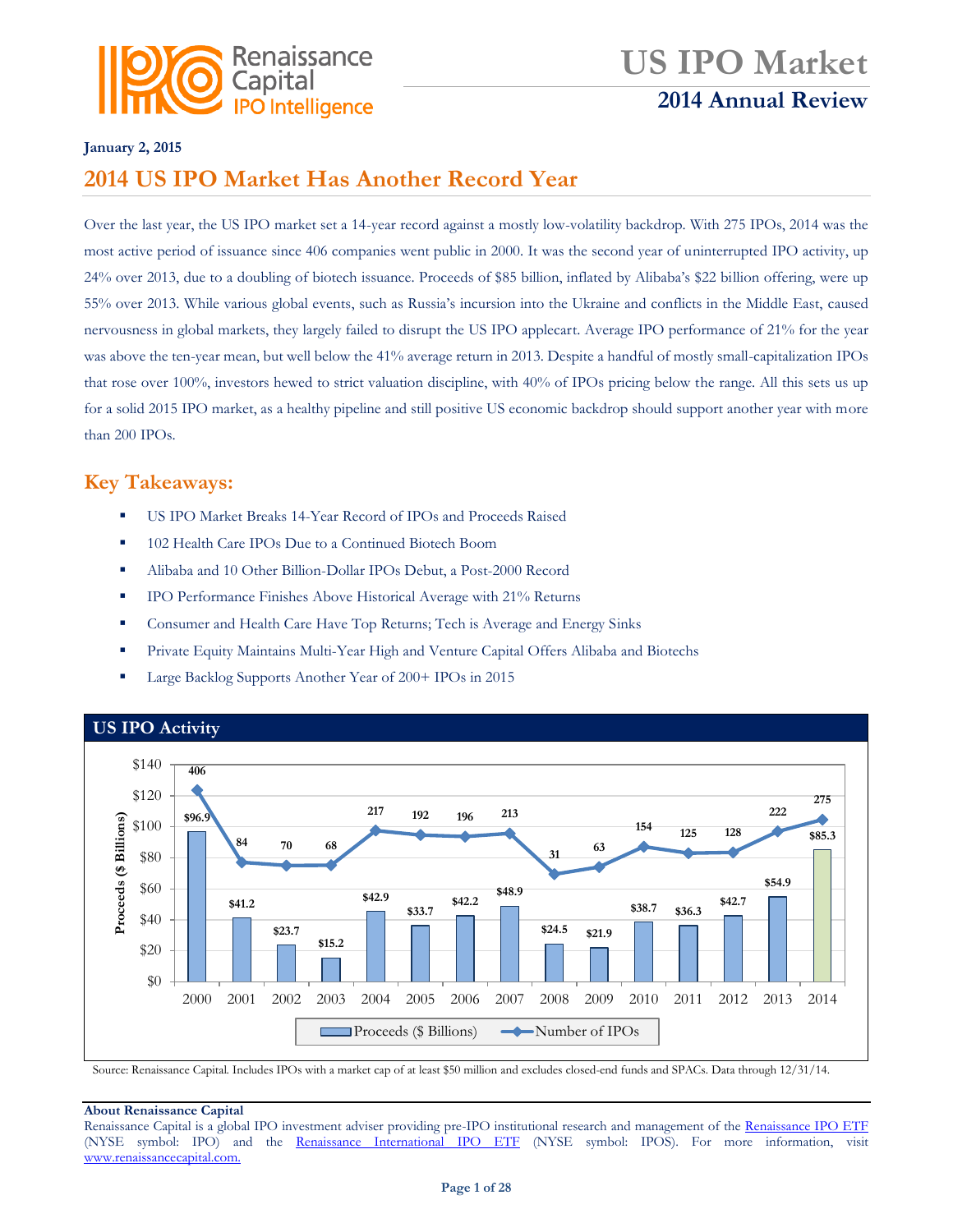

## **2014 Annual Review**

### **US IPO Market Breaks 14-Year Record of IPOs and Proceeds Raised**

The US IPO market saw more offerings raise more proceeds than any year since the tech bubble. Both venture capital and private equity-backed IPOs also had post-bubble highs. 2014 IPO issuance was 79% higher than the ten-year average and 121% higher by proceeds raised. The record level of proceeds was primarily driven by Alibaba's \$22 billion offering, the largest in history, while the record number of deals was aided by an unprecedented number of biotechs, which also caused the median deal size to fall to \$100 million. Excluding the effect of Alibaba and biotechs, total 2014 IPO issuance increased 10% year-over-year and proceeds rose by 12% over 2013. The average IPO traded up 21% from its offer price, far less than last year but handily beating the S&P 500.

| <b>Key US IPO Statistics</b> |           |           |           |           |           |  |  |  |
|------------------------------|-----------|-----------|-----------|-----------|-----------|--|--|--|
|                              | 2010      | 2011      | 2012      | 2013      | 2014      |  |  |  |
| Number of Deals              | 154       | 125       | 128       | 222       | 275       |  |  |  |
| Proceeds Raised (US\$)       | \$38.7B   | \$36.3B   | \$42.7B   | \$54.9B   | \$85.3B   |  |  |  |
| Median Deal Size (US\$)      | \$107.9mm | \$160.2mm | \$124.0mm | \$126.3mm | \$100.0mm |  |  |  |
| PE-Backed Deals              | 37        | 35        | 45        | 68        | 71        |  |  |  |
| PE-Backed Proceeds (US\$)    | \$8.8B    | \$20.4B   | \$10.3B   | \$24.5B   | \$25.0B   |  |  |  |
| <b>VC-Backed Deals</b>       | 61        | 51        | 46        | 82        | 126       |  |  |  |
| VC-Backed Proceeds (US\$)    | \$6.0B    | \$7.9B    | \$20.7B   | \$9.7B    | \$35.3B   |  |  |  |
| Performance                  |           |           |           |           |           |  |  |  |
| Average US IPO Return*       | $25.1\%$  | $-9.8\%$  | 20.5%     | 40.8%     | 21.0%     |  |  |  |
| Renaissance IPO Index        | $25.4\%$  | $-16.6%$  | $17.6\%$  | 54.3%     | 7.2%      |  |  |  |
| S&P 500                      | 12.8%     | $0.0\%$   | $13.4\%$  | 29.6%     | $11.4\%$  |  |  |  |
| Russell 3000                 | $14.8\%$  | $-0.9\%$  | $14.0\%$  | $30.9\%$  | $10.4\%$  |  |  |  |

Source: Renaissance Capital. Includes IPOs with a market cap of at least \$50 million and excludes closed-end funds and SPACs. Data through 12/31/14. \*Calculated as average return from offer price to 12/31 close.

Renaissance Capital is a global IPO investment adviser providing pre-IPO institutional research and management of the [Renaissance IPO ETF](http://www.renaissancecapital.com/IPOInvesting/IPOETF/IPOETF.aspx) (NYSE symbol: IPO) and the [Renaissance International IPO ETF](http://www.renaissancecapital.com/ipoinvesting/iposetf/iposetf.aspx) (NYSE symbol: IPOS). For more information, visit [www.renaissancecapital.com.](http://www.renaissancecapital.com/)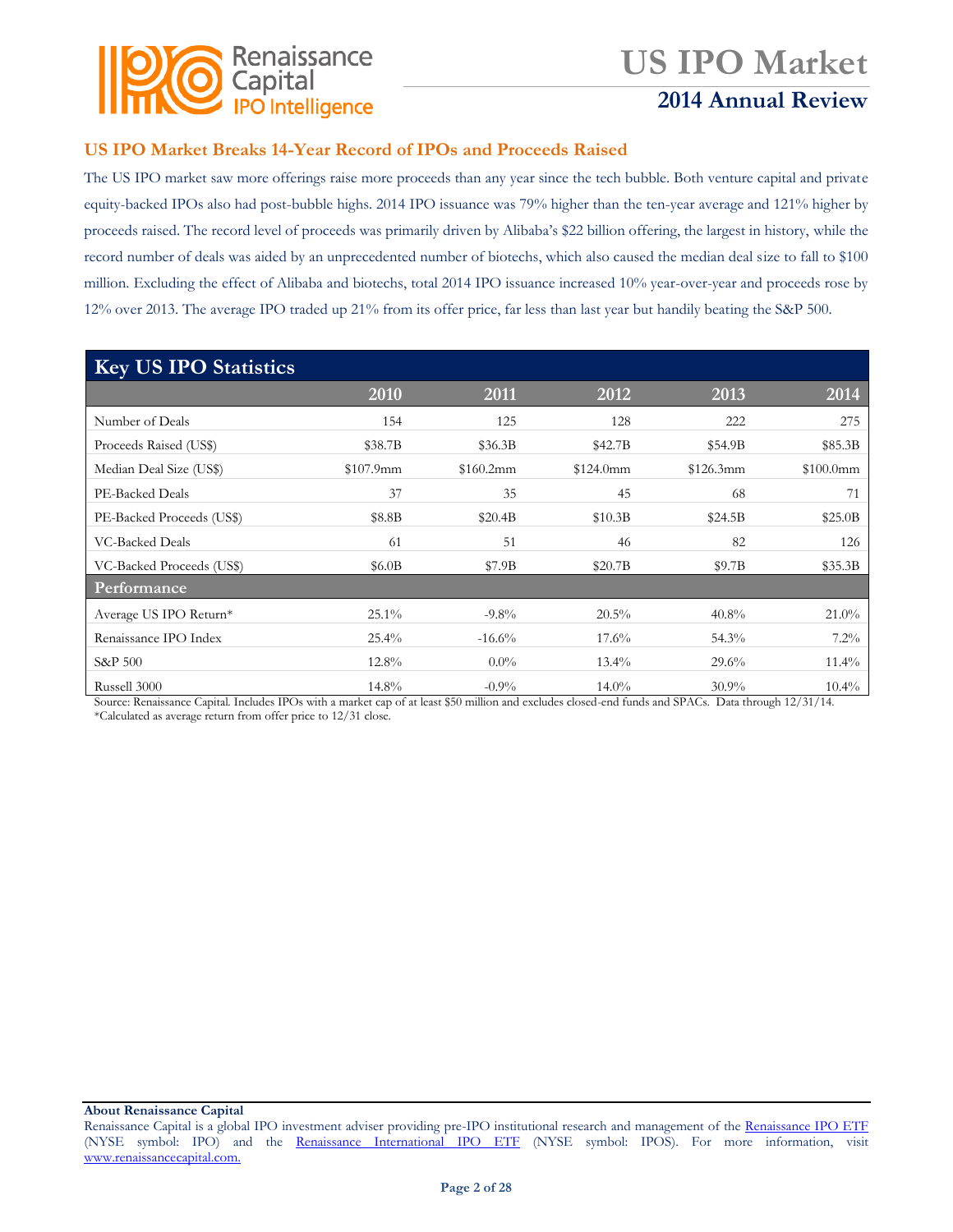

## **2014 Annual Review**

### **102 Health Care IPOs Due to a Continued Biotech Boom**

102 health care IPOs priced in 2014, nearly twice as many as last year and four times higher than the ten-year median. Biotechs comprised 25% of total deal volume at 71 IPOs. Despite the higher volume, health care proceeds rose just 6% over last year due to several large deals in 2013 including Zoetis and Quintiles. Tech IPO issuance rose 22% over last year to 55 deals, the highest level since 2007. Alibaba's \$22 billion IPO brought technology to the top of the proceeds list, but even without it, tech proceeds would have surpassed last year by 33%. With seven billion-dollar IPOs, financial industry proceeds were up 82% from last year, although the number of offerings fell by 20% to 36, still above historical levels, as fewer REITs and insurers went public. Energy IPOs reached a new record with over \$12 billion in proceeds raised, led by large E&Ps and yield vehicles spun off of the likes of Antero Resources, Shell, Abengoa and SunEdison. Consumer IPOs raised about one-third the proceeds of last year, when Hilton, Coty and SeaWorld generated over \$4 billion collectively.

| <b>Proceeds by Sector (US\$ Billion)</b> |          |        |             |    |       |             |          |         |             |    |        |             |     |        |             |
|------------------------------------------|----------|--------|-------------|----|-------|-------------|----------|---------|-------------|----|--------|-------------|-----|--------|-------------|
|                                          |          | 2010   |             |    | 2011  |             |          | 2012    |             |    | 2013   |             |     | 2014   |             |
|                                          |          |        | $%$ of      |    |       | $%$ of      |          |         | $%$ of      |    |        | $%$ of      |     |        | $%$ of      |
| <b>Sector</b>                            | #        | \$     | <b>IPOs</b> | #  | \$    | <b>IPOs</b> | #        | \$      | <b>IPOs</b> | #  | \$     | <b>IPOs</b> | #   | \$     | <b>IPOs</b> |
| Technology                               | 42       | \$5.9  | 27%         | 44 | \$9.7 | 35%         | 38       | \$20.4  | 30%         | 45 | \$7.9  | 20%         | 55  | \$32.3 | 20%         |
| Financial                                | 29       | \$5.5  | 19%         | 13 | \$3.8 | 10%         | 21       | \$8.3   | 16%         | 45 | \$10.2 | 20%         | 36  | \$18.6 | 13%         |
| Energy                                   | 18       | \$3.8  | 12%         | 28 | \$8.7 | 22%         | 25       | \$7.3   | 20%         | 22 | \$10.7 | 10%         | 30  | \$12.7 | $11\%$      |
| Health Care                              | 17       | \$1.3  | $11\%$      | 15 | \$5.1 | 12%         | 12       | \$0.8   | $9\%$       | 54 | \$8.6  | $24\%$      | 102 | \$9.2  | 37%         |
| Consumer                                 | 18       | \$2.1  | 12%         | 12 | \$4.1 | 10%         | 15       | \$2.3   | 12%         | 19 | \$8.3  | $9\%$       | 16  | \$3.0  | $6\%$       |
| <b>Business Services</b>                 | 7        | \$0.8  | $5\%$       |    | \$0.2 | $1\%$       | 3        | \$0.2\$ | $2\%$       | 3  | \$1.4  | $1\%$       | 8   | \$2.9  | $3\%$       |
| Capital Goods                            | 7        | \$16.5 | $5\%$       | 2  | \$0.6 | $2\%$       | 5        | \$1.4   | $4\%$       | 14 | \$3.7  | $6\%$       | 10  | \$2.5  | $4\%$       |
| Materials                                | 7        | \$1.1  | $5\%$       | 3  | \$0.8 | $2\%$       |          | \$1.7   | $5\%$       | 9  | \$1.5  | $4\%$       | 7   | \$2.0  | $3\%$       |
| Transportation                           | 6        | \$1.6  | $4\%$       | 5  | \$1.6 | $4\%$       | 2        | \$0.4   | $2\%$       | 7  | \$1.8  | $3\%$       | 8   | \$1.6  | $3\%$       |
| Communications                           | 3        | \$0.2  | $2\%$       |    | \$1.6 | $1\%$       | $\Omega$ | \$0.0   | $0\%$       | 4  | \$0.8  | $2\%$       | 2   | \$0.5  | $1\%$       |
| <b>Utilities</b>                         | $\Omega$ | \$0.0  | $0\%$       |    | \$0.1 | $1\%$       | $\Omega$ | \$0.0   | $0\%$       | 0  | \$0.0  | $0\%$       |     | \$0.1  | $0\%$       |

Source: Renaissance Capital. Includes IPOs with a market cap of at least \$50 million and excludes closed-end funds and SPACs. Data through 12/31/14.

Renaissance Capital is a global IPO investment adviser providing pre-IPO institutional research and management of the [Renaissance IPO ETF](http://www.renaissancecapital.com/IPOInvesting/IPOETF/IPOETF.aspx) (NYSE symbol: IPO) and the [Renaissance International IPO ETF](http://www.renaissancecapital.com/ipoinvesting/iposetf/iposetf.aspx) (NYSE symbol: IPOS). For more information, visit [www.renaissancecapital.com.](http://www.renaissancecapital.com/)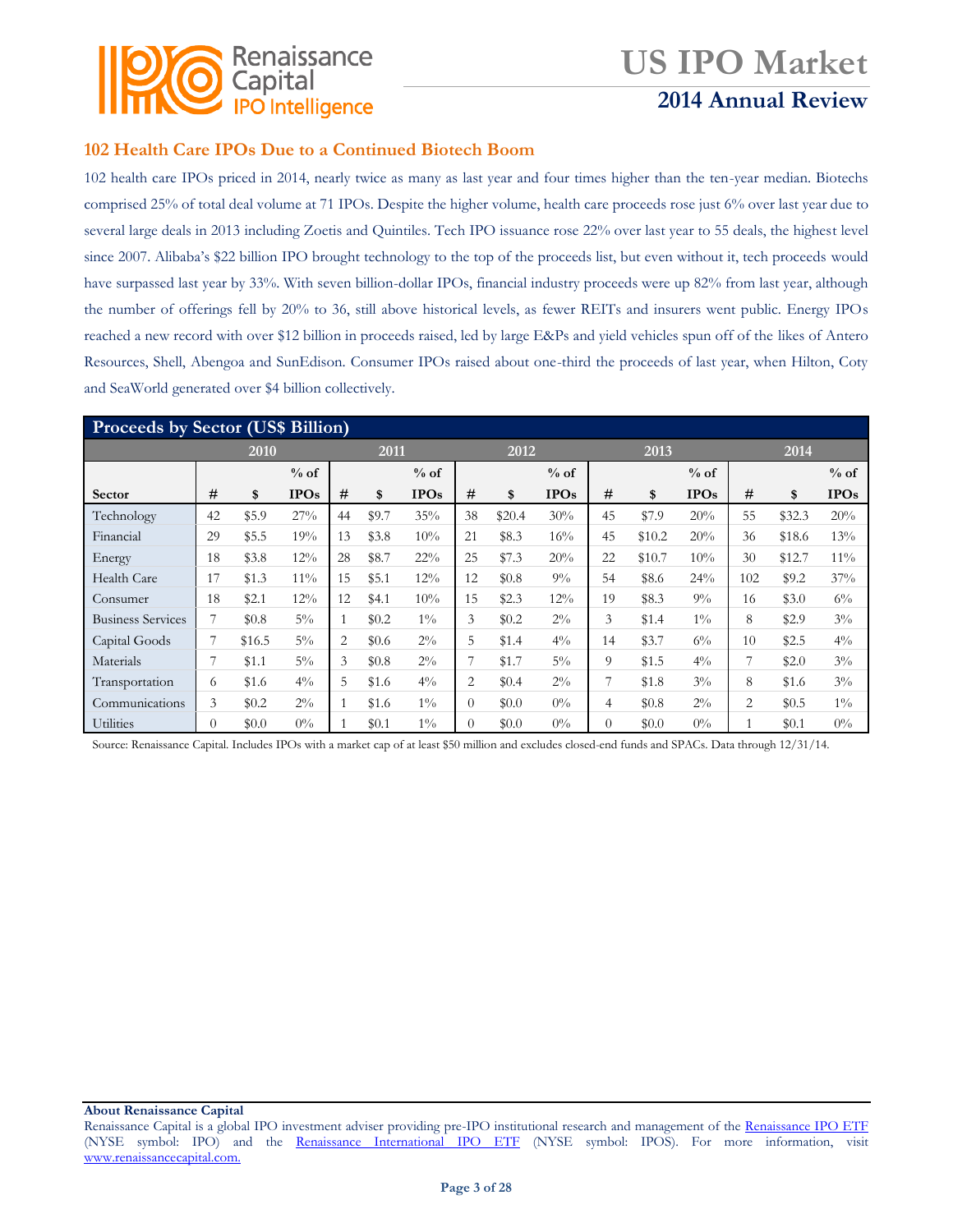

## **2014 Annual Review**

### **Alibaba and 10 Other Billion-Dollar IPOs Debut, a Post-2000 Record**

Eleven IPOs raised at least \$1 billion, the most in any year since 2001, and four more than in 2013. The ten largest raised 46% of the year's total proceeds, with Alibaba representing 26% of the overall total. The company made headlines as the world's largest IPO ever, and its 38% first-day pop was twice as high as any other on this list. A second Chinese IPO made the list; direct competitor JD.com went public raising \$1.8 billion. Seven of the ten largest IPOs were from financial services firms, compared to just one in 2013. These included three spinoffs – RBS's Citizens Financial, GE's Synchrony Financial and Santander Consumer USA – as well as the US government's offering of Ally Financial, the last two being sub-prime auto finance firms. Aside from Ally and Santander, overall performance was dragged down by Grupo Aval, which has exposure to emerging markets. Paramount Group raised \$2.3 billion to become the largest-ever REIT IPO. Only one of the top ten – IMS Health – was an LBO, down from four last year. 2014's ten largest IPOs performed below the broader average and gained 12% on average from the offer price, most of it from the first day.

| Largest US IPOs                     |             |                   |                  |                          |                        |
|-------------------------------------|-------------|-------------------|------------------|--------------------------|------------------------|
| Company                             | Ticker      | <b>Offer Date</b> | Deal Size (\$mm) | Sector                   | <b>Return from IPO</b> |
| Alibaba Group Holding               | <b>BABA</b> | $18-Sep$          | \$21,767         | Technology               | 52.9%                  |
| Citizens Financial Group            | <b>CFG</b>  | $23-Sep$          | \$3,010          | Financial                | $15.6\%$               |
| Synchrony Financial                 | <b>SYF</b>  | $30$ -Jul         | \$2,875          | Financial                | 29.3%                  |
| Ally Financial                      | <b>ALLY</b> | $9-Apr$           | \$2,375          | Financial                | $-5.5\%$               |
| Paramount Group                     | PGRE        | $18-Nov$          | \$2,293          | Financial                | $6.2\%$                |
| Santander Consumer USA              | <b>SC</b>   | $22$ -Jan         | \$1,800          | Financial                | $-18.3\%$              |
| ID.com                              | ID          | $21-May$          | \$1,780          | Technology               | 21.8%                  |
| <b>IMS</b> Health                   | <b>IMS</b>  | $3-Apr$           | \$1,300          | <b>Business Services</b> | $28.2\%$               |
| Markit                              | <b>MRKT</b> | $18$ -Jun         | \$1,283          | Financial                | $10.1\%$               |
| Grupo Aval Acciones y Valores S.A.* | <b>AVAL</b> | $22-Sep$          | \$1,100          | Financial                | $-23.0\%$              |

Source: Renaissance Capital. Includes IPOs with a market cap of at least \$50 million and excludes closed-end funds and SPACs. Data through 12/31/14. \*US IPO of shares listed on a foreign exchange.

Renaissance Capital is a global IPO investment adviser providing pre-IPO institutional research and management of the [Renaissance IPO ETF](http://www.renaissancecapital.com/IPOInvesting/IPOETF/IPOETF.aspx) (NYSE symbol: IPO) and the [Renaissance International IPO ETF](http://www.renaissancecapital.com/ipoinvesting/iposetf/iposetf.aspx) (NYSE symbol: IPOS). For more information, visit [www.renaissancecapital.com.](http://www.renaissancecapital.com/)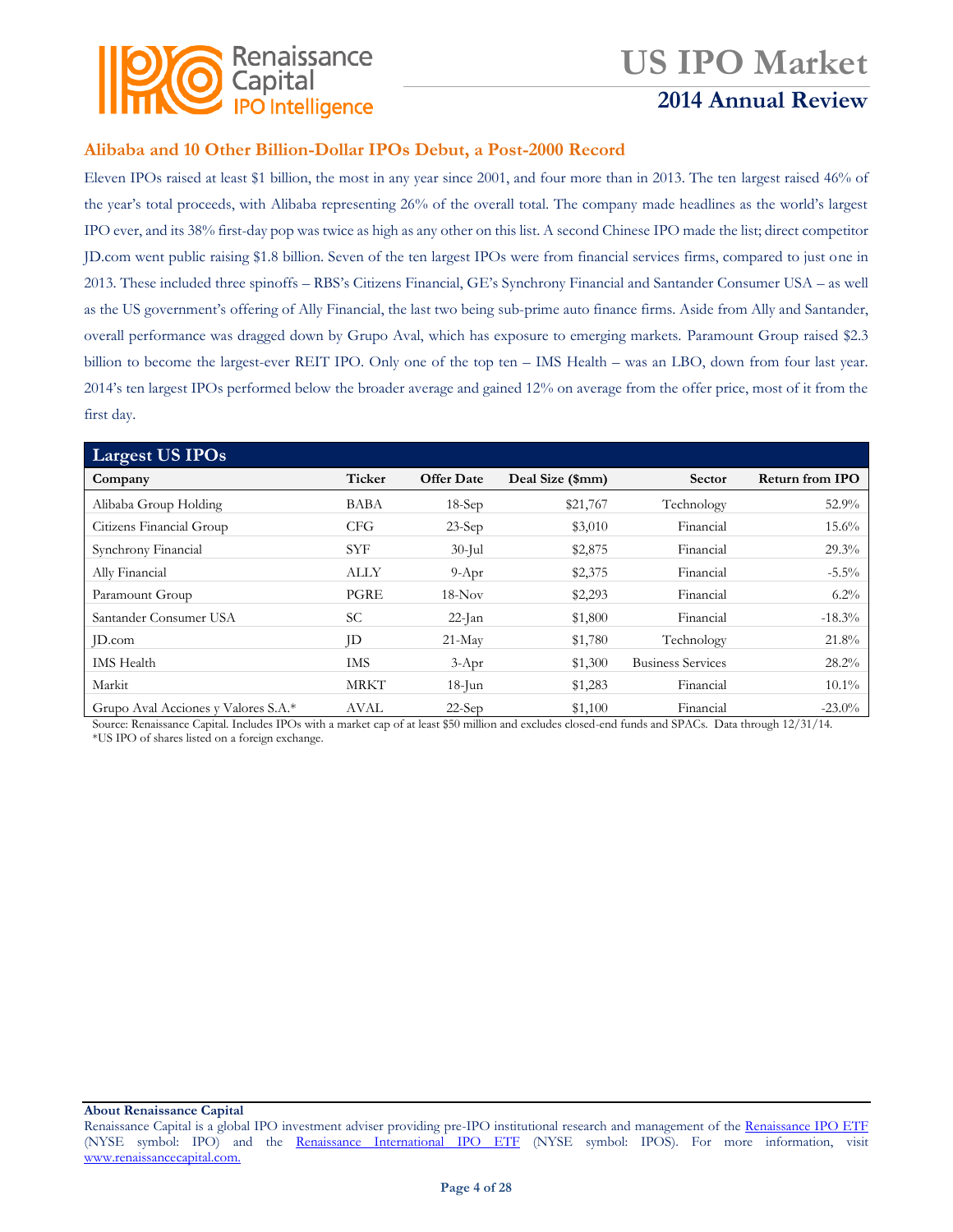

### **2014 Annual Review**

### **IPO Performance Finishes Above Historical Average with 21% Returns**

The record volume of IPOs in 2014 was not accompanied by last year's explosive gains. Outperformance depended on stock selection rather than a booming IPO market. The average IPO at year-end finished up 21% from the offer price, mostly from the first day. Average performance was above the 10-year mean of 15% and ahead of most major benchmarks, including the S&P 500's 11% gain. While the energy sector weighed on returns, a rally in December brought the year-end average above historical levels. Aftermarket returns were dragged down by the correction in high-multiple tech stocks in March and April, but also recovered to a healthy 7%. However, the average aftermarket return would have been 0% if not for biotech IPOs, which included nine deals that gained 100% or more after the first day. Offerings also faced more valuation pressure in 2014 than in 2013. IPOs priced 7% below the midpoint on average and 40% came to market below the proposed range, the second highest level in the past decade. Companies that refused to slash valuations or failed to generate sufficient demand postponed, which occurred in twice as many deals as last year.

| <b>Return Statistics</b>                      |          |           |          |          |          |
|-----------------------------------------------|----------|-----------|----------|----------|----------|
|                                               | 2010     | 2011      | 2012     | 2013     | 2014     |
| Avg. Total Return                             | $25.1\%$ | $-9.8\%$  | $20.5\%$ | $40.8\%$ | $21.0\%$ |
| Avg. First-Day Return                         | $9.6\%$  | $10.5\%$  | $14.1\%$ | $17.3\%$ | $13.5\%$ |
| Avg. Aftermarket Return                       | $14.5\%$ | $-17.5\%$ | $5.6\%$  | 20.3%    | $7.2\%$  |
|                                               |          |           |          |          |          |
| % Deals with <b>Negative</b> First-Day Return | 31.8%    | $32.8\%$  | $18.8\%$ | 26.6%    | $27.3\%$ |
| $\%$ Deals Priced <b>Below</b> the Range      | $41.6\%$ | $34.4\%$  | $39.8\%$ | 28.8%    | $40.0\%$ |

Source: Renaissance Capital. Includes IPOs with a market cap of at least \$50 million and excludes closed-end funds and SPACs. Data through 12/31/14.

Renaissance Capital is a global IPO investment adviser providing pre-IPO institutional research and management of the [Renaissance IPO ETF](http://www.renaissancecapital.com/IPOInvesting/IPOETF/IPOETF.aspx) (NYSE symbol: IPO) and the [Renaissance International IPO ETF](http://www.renaissancecapital.com/ipoinvesting/iposetf/iposetf.aspx) (NYSE symbol: IPOS). For more information, visit [www.renaissancecapital.com.](http://www.renaissancecapital.com/)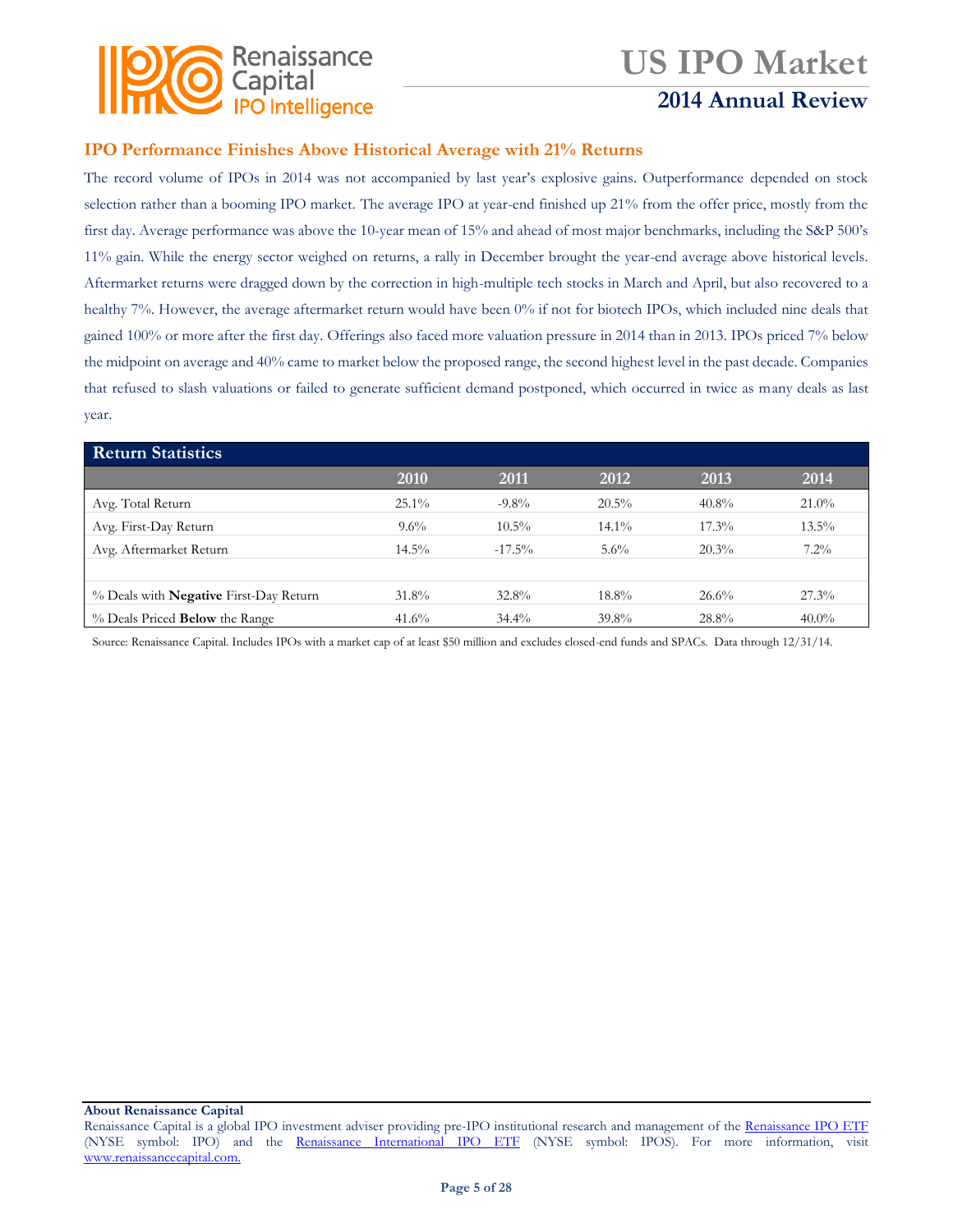

### **2014 Annual Review**

### **Consumer and Health Care Have Top Returns; Tech is Average and Energy Sinks**

Consumer IPOs on average outperformed, led by action camera maker GoPro. The next three best-performing consumer IPOs were restaurants; fast casual concepts Zoe's Kitchen and The Habit Restaurants gained 99% and 80%, respectively. Health care's 38% return was driven by biotechs. While tech produced 55% returns in 2013, 2014 tech IPO performance was only 18%. The sector averaged 25% on the first day, but subsequently traded down 6%. Outside of Alibaba and JD.com, e-commerce IPOs such as Cnova, Wayfair and Jumei underperformed. First-quarter tech IPOs like Castlight Health, Varonis Systems, Coupons.com and Care.com received high initial demand but traded off significantly after valuation multiples contracted and they failed to meet investors' high expectations. Financial IPOs underperformed year-round. The energy sector was up over 10% on average at the end of the third quarter, but the sector sold off as oil prices took a nosedive, which also plagued several companies in the transportation and materials sectors; all three sectors underperformed with negative returns for the year.

### **US IPO Returns by Sector**



Source: Renaissance Capital. Includes IPOs with a market cap of at least \$50 million and excludes closed-end funds and SPACs. Data through 12/31/14.

Renaissance Capital is a global IPO investment adviser providing pre-IPO institutional research and management of the [Renaissance IPO ETF](http://www.renaissancecapital.com/IPOInvesting/IPOETF/IPOETF.aspx) (NYSE symbol: IPO) and the [Renaissance International IPO ETF](http://www.renaissancecapital.com/ipoinvesting/iposetf/iposetf.aspx) (NYSE symbol: IPOS). For more information, visit [www.renaissancecapital.com.](http://www.renaissancecapital.com/)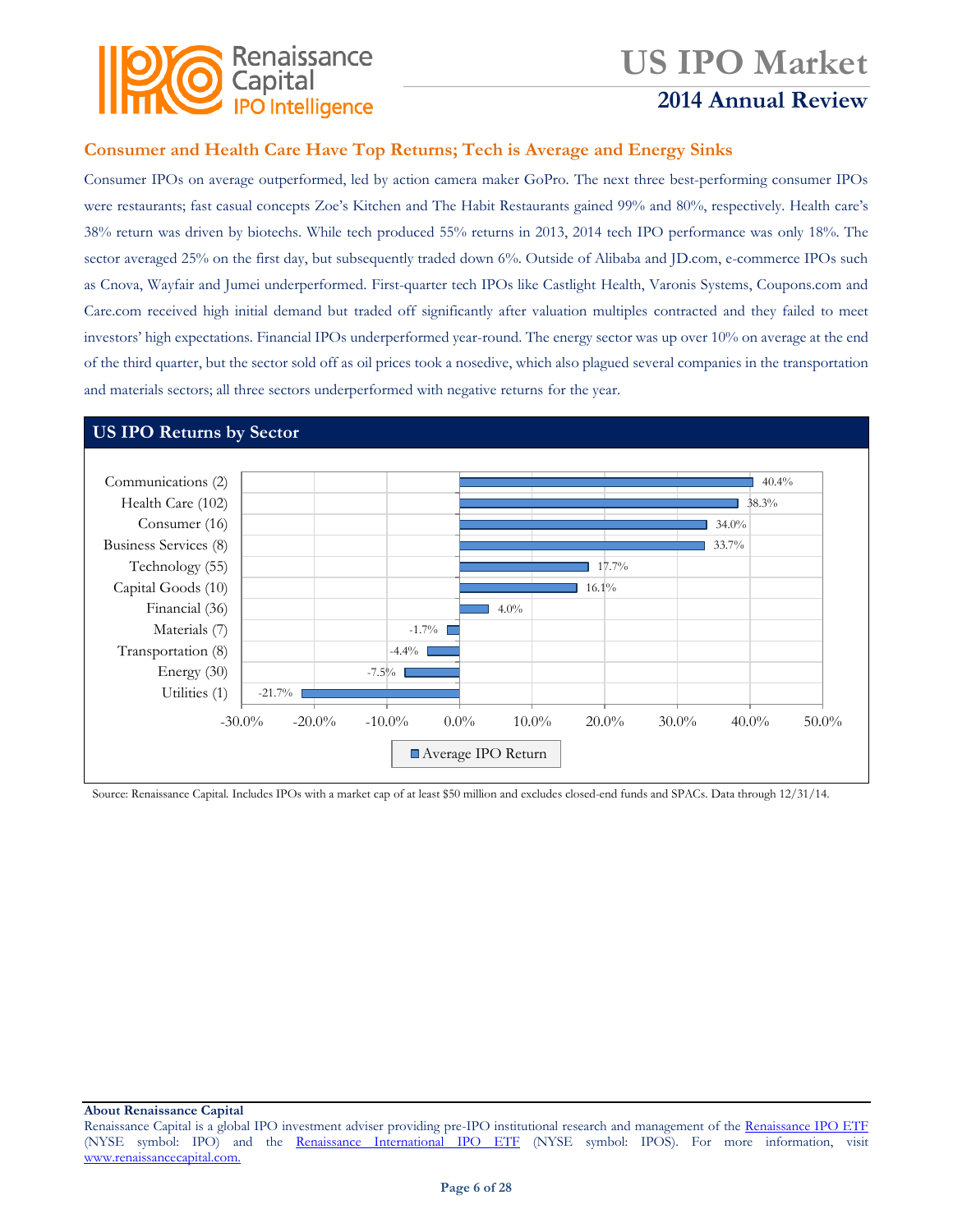

## **2014 Annual Review**

### **Biotechs Dominate List of Best and Worst Performers**

Six of the top ten IPOs of 2014 were biotechs, where performance was driven by investor interest in novel treatments. Four of the top ten priced below the range and ended the first day at or below the offer price before delivering exceptional aftermarket returns. Overall, the ten averaged 32% gains on the first day but a much larger 157% in aftermarket trading.

| <b>Best-Performing US IPOs</b> |             |                   |                               |             |               |                                  |  |  |
|--------------------------------|-------------|-------------------|-------------------------------|-------------|---------------|----------------------------------|--|--|
| Company                        | Ticker      | <b>Offer Date</b> | Deal Size<br>$(\mathrm{5mm})$ | Sector      | First-Day Pop | <b>Return from</b><br><b>IPO</b> |  |  |
| Radius Health                  | <b>RDUS</b> | $5$ -Jun          | \$52                          | Health Care | $0.1\%$       | 386.4%                           |  |  |
| Auspex Pharmaceuticals         | ASPX        | 4-Feb             | \$84                          | Health Care | $30.5\%$      | 337.3%                           |  |  |
| Kite Pharma                    | KITE        | $19$ -Jun         | \$128                         | Health Care | 70.6%         | 239.2%                           |  |  |
| TubeMogul                      | TUBE        | $17$ -Jul         | \$44                          | Technology  | $64.3\%$      | 222.1%                           |  |  |
| Avalanche Biotechnologies      | AAVL        | $30$ -Jul         | \$102                         | Health Care | 64.6%         | 217.6%                           |  |  |
| Alder BioPharmaceuticals       | ALDR        | 7-May             | \$80                          | Health Care | $0.3\%$       | 190.9%                           |  |  |
| Zendesk                        | ZEN         | $14$ -May         | \$100                         | Technology  | $49.2\%$      | 170.8%                           |  |  |
| GoPro                          | <b>GPRO</b> | $25$ -Jun         | \$427                         | Consumer    | $30.6\%$      | $163.4\%$                        |  |  |
| Immune Design                  | IMDZ        | $23$ -Jul         | \$60                          | Health Care | $0.4\%$       | 156.5%                           |  |  |
| TrueCar                        | TRUE        | $15-Mav$          | \$70                          | Technology  | 11.8%         | 154.4%                           |  |  |

Source: Renaissance Capital. Includes IPOs with a market cap of at least \$50 million and excludes closed-end funds and SPACs. Data through 12/31/14.

This year's worst performers were primarily small health care and technology companies operating in competitive spaces. Energy firms sold off significantly as oil and gas prices plummeted late in the year. Malaysian e-payment provider MOL Global had the worst first day of any IPO in the past 10 years, and it and A10 Networks sunk after failing to meet earnings projections.

| <b>Worst-Performing US IPOs</b> |             |                   |                       |                |               |                                  |  |  |
|---------------------------------|-------------|-------------------|-----------------------|----------------|---------------|----------------------------------|--|--|
| Company                         | Ticker      | <b>Offer Date</b> | Deal Size<br>$(\$mm)$ | Sector         | First-Day Pop | <b>Return from</b><br><b>IPO</b> |  |  |
| Amedica                         | <b>AMDA</b> | $12$ -Feb         | \$20                  | Health Care    | $-6.3\%$      | $-86.1\%$                        |  |  |
| North Atlantic Drilling         | NADL        | $28$ -Jan         | \$125                 | Energy         | $-7.7\%$      | $-82.4%$                         |  |  |
| <b>MOL Global</b>               | <b>MOLG</b> | 8-Oct             | \$169                 | Financial      | $-34.9%$      | $-75.6%$                         |  |  |
| <b>Eclipse Resources</b>        | <b>ECR</b>  | $19$ -Jun         | \$818                 | Energy         | $-4.6%$       | $-74.0\%$                        |  |  |
| A10 Networks                    | <b>ATEN</b> | $20-Mar$          | \$188                 | Technology     | $8.1\%$       | $-70.9\%$                        |  |  |
| CHC Group                       | HELI        | $16$ -Jan         | \$310                 | Transportation | $-2.0\%$      | $-67.8%$                         |  |  |
| Viggle                          | VGGL        | $24-Apr$          | \$35                  | Technology     | $-28.1\%$     | $-67.0\%$                        |  |  |
| Sysorex Global Holdings         | <b>SYRX</b> | $9-Apr$           | \$20                  | Technology     | $-2.0\%$      | $-66.0\%$                        |  |  |
| Recro Pharma                    | <b>REPH</b> | 6-Mar             | \$30                  | Health Care    | $3.8\%$       | $-64.3\%$                        |  |  |
| Roka Bioscience                 | <b>ROKA</b> | $16$ -Jul         | \$60                  | Health Care    | $0.0\%$       | $-63.3\%$                        |  |  |

Source: Renaissance Capital. Includes IPOs with a market cap of at least \$50 million and excludes closed-end funds and SPACs. Data through 12/31/14.

Renaissance Capital is a global IPO investment adviser providing pre-IPO institutional research and management of the [Renaissance IPO ETF](http://www.renaissancecapital.com/IPOInvesting/IPOETF/IPOETF.aspx) (NYSE symbol: IPO) and the [Renaissance International IPO ETF](http://www.renaissancecapital.com/ipoinvesting/iposetf/iposetf.aspx) (NYSE symbol: IPOS). For more information, visit [www.renaissancecapital.com.](http://www.renaissancecapital.com/)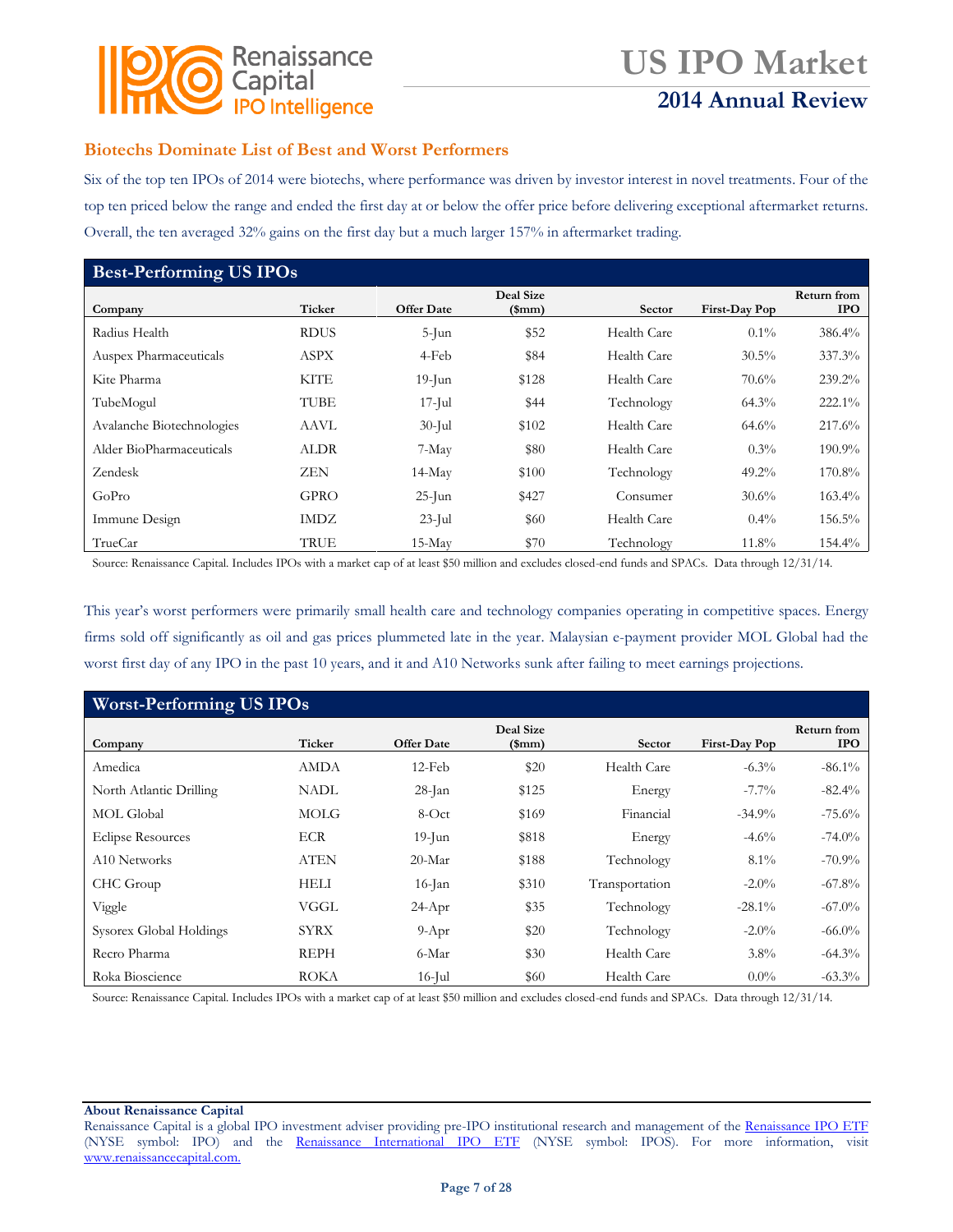

## **2014 Annual Review**

### **Strong Biotech Issuance Accelerates and Makes Up One-Fourth of Deal Flow**

The biotech market increased its already-elevated pace in 2014 with 71 offerings, a 92% increase over last year and six times more than the historical average. One in every four deals this year was a biotech; each month saw at least three go public. The surge has been fueled by new methods of drug discovery, a streamlined FDA approval process, a large amount of dedicated venture capital and higher risk tolerance among investors. That risk tolerance paid off as the sector averaged 14% on the first day and 27% thereon, making it the best performing segment in the aftermarket.

Like the broader 2014 IPO market, biotechs faced higher valuation pressure than last year. 45% priced below the range, 7 percentage points higher than 2013 but still below the historical average. Between 2007 and 2012, no biotech IPO priced above the range, but there were five in 2013 and eight this year. Insiders are increasingly purchasing shares on biotech offerings; 77% had insider buying in 2014 compared to less than half last year. Biotech IPOs could continue to make a strong showing in 2015 based on their consistent outperformance; the average 2013 biotech trades 118% above the offer price and the 2014 cohort is up 41%.



Source: Renaissance Capital. Includes IPOs with a market cap of at least \$50 million and excludes closed-end funds and SPACs. Data through 12/31/14.

Renaissance Capital is a global IPO investment adviser providing pre-IPO institutional research and management of the [Renaissance IPO ETF](http://www.renaissancecapital.com/IPOInvesting/IPOETF/IPOETF.aspx) (NYSE symbol: IPO) and the [Renaissance International IPO ETF](http://www.renaissancecapital.com/ipoinvesting/iposetf/iposetf.aspx) (NYSE symbol: IPOS). For more information, visit [www.renaissancecapital.com.](http://www.renaissancecapital.com/)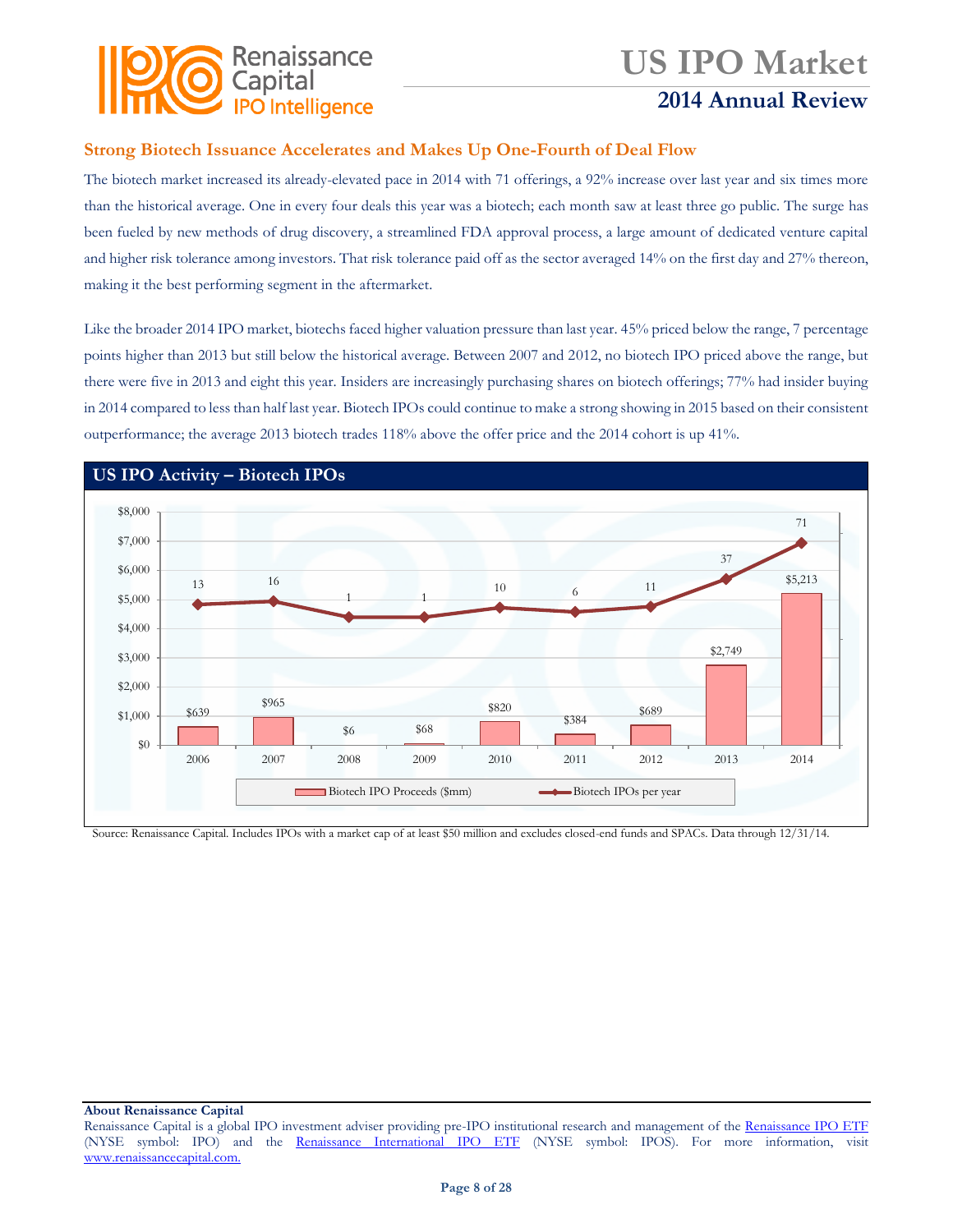

## **2014 Annual Review**

### **Private Equity Maintains Multi-Year High**

Private equity IPOs also had a record year with 71 PE-backed deals raising \$25 billion. The average PE deal gained 13% with an average first day pop of 9%, and three raised over \$1 billion. Of this group, 40 were growth equity IPOs and 31 were lower growth LBOs. Top-performing LBOs included Dave & Buster's (+71%), ServiceMaster (+57%) and Michaels (+45%) and the largest were TPG's IMS Health (\$1.3 billion) and Carlyle's Axalta (\$975 million). Growth equity featured high flying stocks like Zoe's Kitchen (+99%), TriNet (+96%) and Virgin America (+88%).



Source: Renaissance Capital. Includes IPOs with a market cap of at least \$50 million and excludes closed-end funds and SPACs. Data through 12/31/14.

### **Venture Capital Offers Alibaba and Biotechs**

Driven by record biotech issuance and the size of Alibaba's massive IPO, venture capital-backed offerings reached a post-2000 high of 126 deals raising \$35 billion in proceeds. Alibaba surpassed Facebook as the largest VC-backed IPO in history, and its \$22 billion IPO returned 53% by the end of the year. Total proceeds would have risen 40% without Alibaba. The average venture-backed deal gained 32%; VC was behind 22 of the 28 companies that doubled their offer prices, and 9 of the 19 that dropped by more than half.



Source: Renaissance Capital. Includes IPOs with a market cap of at least \$50 million and excludes closed-end funds and SPACs. Data through 12/31/14.

#### **About Renaissance Capital**

Renaissance Capital is a global IPO investment adviser providing pre-IPO institutional research and management of the [Renaissance IPO ETF](http://www.renaissancecapital.com/IPOInvesting/IPOETF/IPOETF.aspx) (NYSE symbol: IPO) and the [Renaissance International IPO ETF](http://www.renaissancecapital.com/ipoinvesting/iposetf/iposetf.aspx) (NYSE symbol: IPOS). For more information, visit [www.renaissancecapital.com.](http://www.renaissancecapital.com/)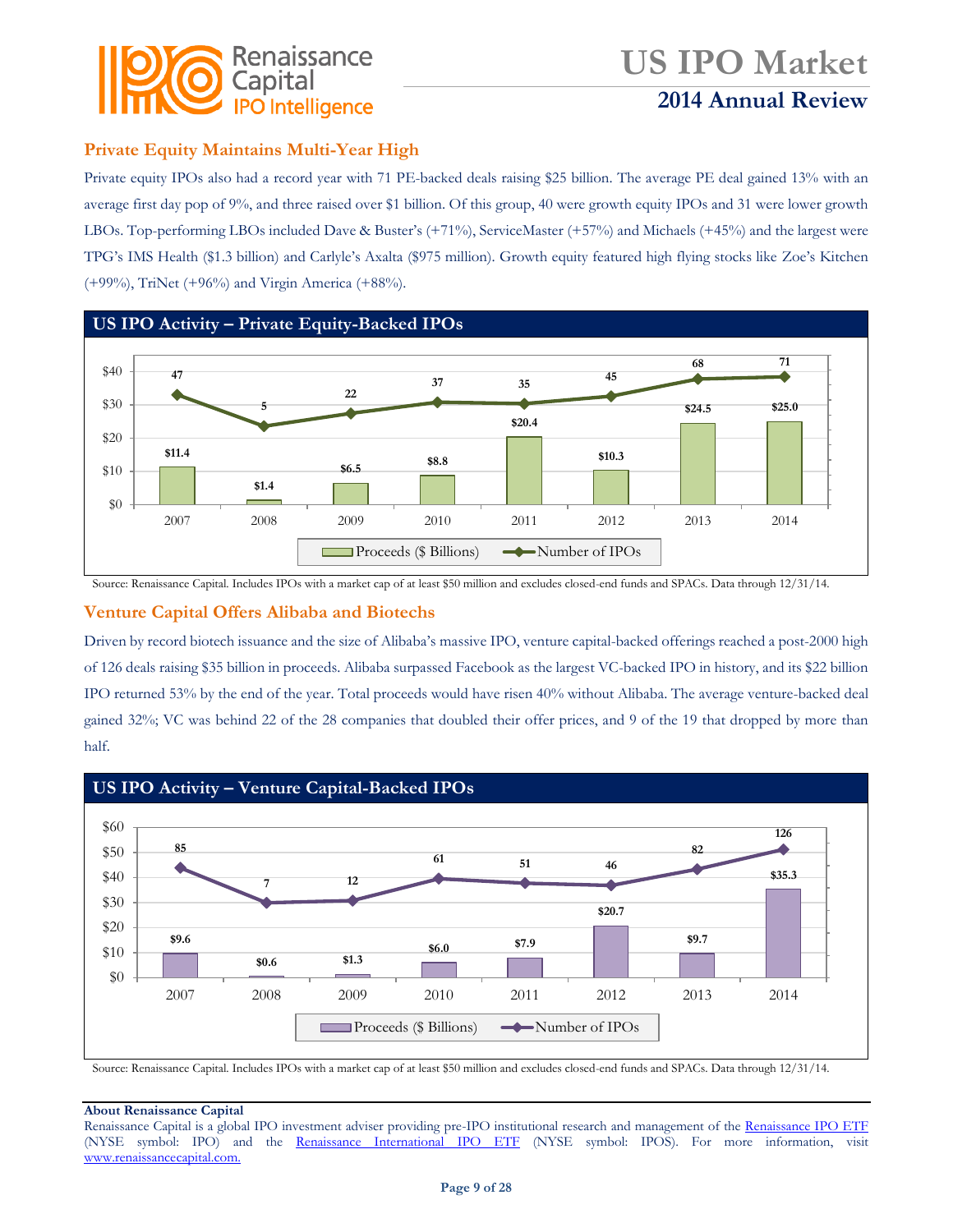

## **2014 Annual Review**

### **Positive IPO Index Returns Dragged Down by Energy Sector, Lag Benchmark in 2014**

The Renaissance IPO Index (IPOUSA), a measure of post-IPO performance and the benchmark index for the Renaissance IPO ETF (IPO), underperformed domestic equity benchmarks with a 7.2% return in 2014 (Russell 3000: 10.4%). Index returns were dragged down by poor-performing energy stocks, such as Marcellus Shale based E&P firm Antero Resources (AR; -36%) and offshore drilling company Seadrill Partners (SDLP; -48%). However, the index benefited from strong contributions from the Health Care and Information Technology sectors. Strong performers in these sectors included Pfizer animal health spinoff Zoetis (ZTS; +32%), the world's largest CRO provider Quintiles Transnational (Q; +27%), next generation firewall provider Palo Alto Networks (PANW; +113%) and IT product reseller CDW Corp (CDW; +51%).



Source: Renaissance Capital. Note: The Renaissance IPO Index represents a rolling two-year population of newly public companies included after the first day of trading and weighted by float adjusted market cap. Data through 12/31/14.

Renaissance Capital is a global IPO investment adviser providing pre-IPO institutional research and management of the [Renaissance IPO ETF](http://www.renaissancecapital.com/IPOInvesting/IPOETF/IPOETF.aspx) (NYSE symbol: IPO) and the [Renaissance International IPO ETF](http://www.renaissancecapital.com/ipoinvesting/iposetf/iposetf.aspx) (NYSE symbol: IPOS). For more information, visit [www.renaissancecapital.com.](http://www.renaissancecapital.com/)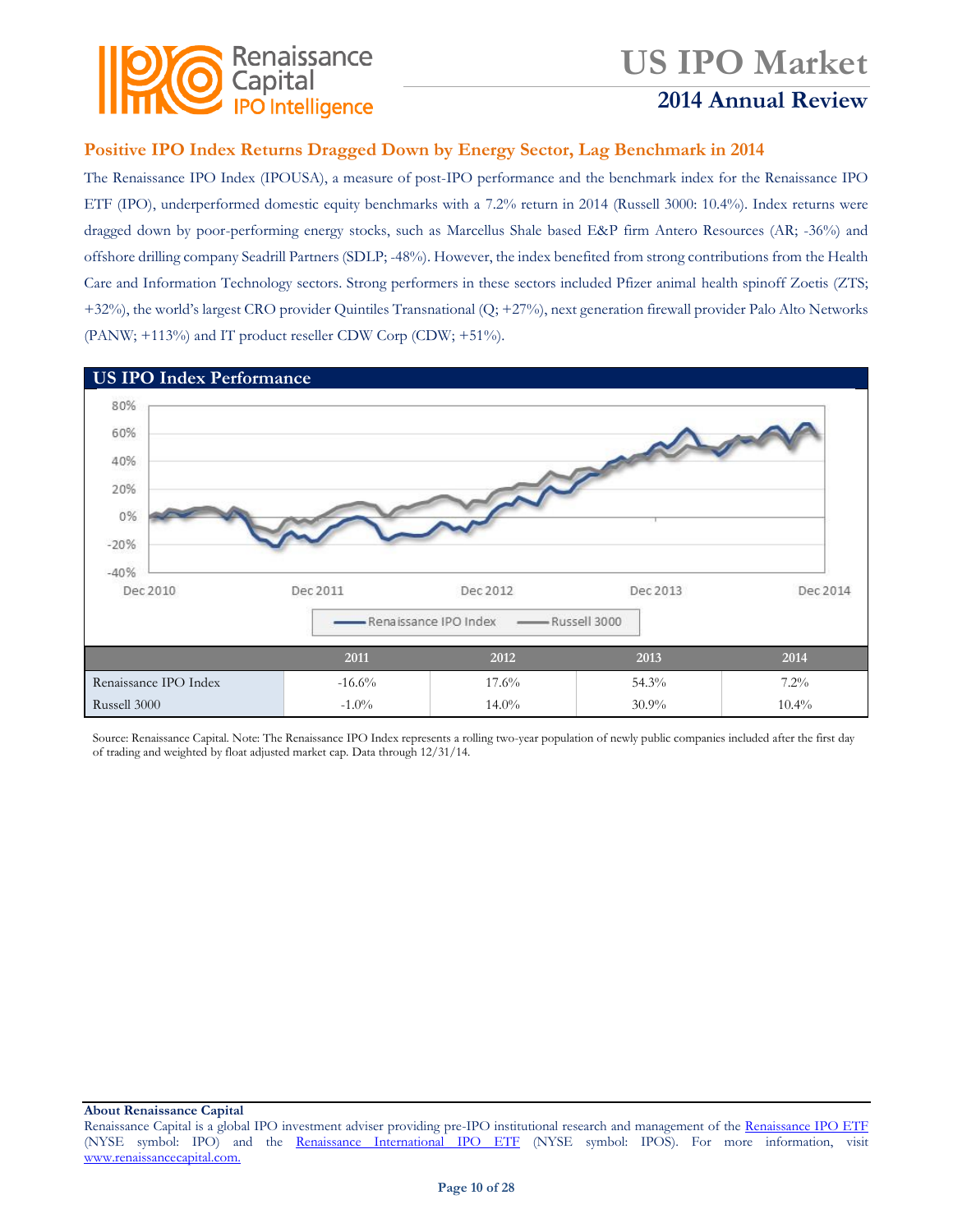

## **2014 Annual Review**

### **Large Backlog Supports Another Year of 200+ IPOs in 2015**

A 14-year record for IPO pricings was matched by a strong increase in filing activity. Overall, there were 369 initial filings in 2014, 44% more than the 256 in 2013. The official US pipeline currently consists of 123 companies seeking to raise \$22.2 billion, including 85 companies that have submitted filings within the last 90 days, excluding confidential filers.

Our Private Company Watchlist has grown to 259 companies, including 35 that are known to have either confidentially filed or selected banks for an IPO. Technology companies account for more than 80% of the list and include some familiar names like Uber, Airbnb, Spotify and Dropbox. GoDaddy, Box, and Good Technology all submitted initial filings in the first half of 2014 but decided to delay to 2015 due to periods of volatility for tech stocks.

| <b>Notable Upcoming Technology IPOs</b> |                                                      |                      |                 |                    |                    |  |  |
|-----------------------------------------|------------------------------------------------------|----------------------|-----------------|--------------------|--------------------|--|--|
| Company                                 | <b>Business</b>                                      | Est.<br><b>Sales</b> | Est.<br>Funding | <b>Deal Status</b> | Industry           |  |  |
| Airbnb                                  | Global network of accommodations offered by locals.  | \$250                | \$776           | Discussions        | Internet-Portal    |  |  |
| <b>Box</b>                              | Web-based cloud storage provider.                    | \$193                | \$494           | Filed              | Internet-Software  |  |  |
| Dropbox                                 | Web-based cloud storage provider.                    | \$200                | \$507           | Discussions        | Computers-Internet |  |  |
| GoDaddy                                 | Provides web registration and hosting services.      | \$1,322              | n/a             | Filed              | Computers-Internet |  |  |
| Good Technology                         | Provides mobile device management to enterprises.    | \$174                | \$122           | Filed              | Internet-Software  |  |  |
| Jasper                                  | Wireless platform for the machine-to-machine market. | n/a                  | \$205           | Selected Banks     | Computers-Systems  |  |  |
| Line                                    | Japanese messaging app.                              | \$338                | n/a             | Conf. Filing       | Internet-Software  |  |  |
| Outbrain                                | Ad platform that provides content recommendations.   | \$100                | \$99            | Conf. Filing       | Internet-Software  |  |  |
| Palantir Technologies                   | Data analytics platform.                             | \$450                | \$850           | Discussions        | Computers-Software |  |  |
| Spotify                                 | Subscription-based music streaming service.          | \$650                | \$932           | Discussions        | Internet-Content   |  |  |
| Uber                                    | On-demand transportation app.                        | \$2,000              | \$2,700         | Discussions        | Internet-Service   |  |  |
| Yext                                    | Keeps small business info up to date across the web. | \$55                 | \$116           | Discussions        | Internet-Software  |  |  |
| Yodle                                   | Online marketing platform for small businesses.      | \$172                | \$43            | Filed              | Internet-Software  |  |  |

Source: Renaissance Capital. All \$ are in millions.

Renaissance Capital is a global IPO investment adviser providing pre-IPO institutional research and management of the [Renaissance IPO ETF](http://www.renaissancecapital.com/IPOInvesting/IPOETF/IPOETF.aspx) (NYSE symbol: IPO) and the [Renaissance International IPO ETF](http://www.renaissancecapital.com/ipoinvesting/iposetf/iposetf.aspx) (NYSE symbol: IPOS). For more information, visit [www.renaissancecapital.com.](http://www.renaissancecapital.com/)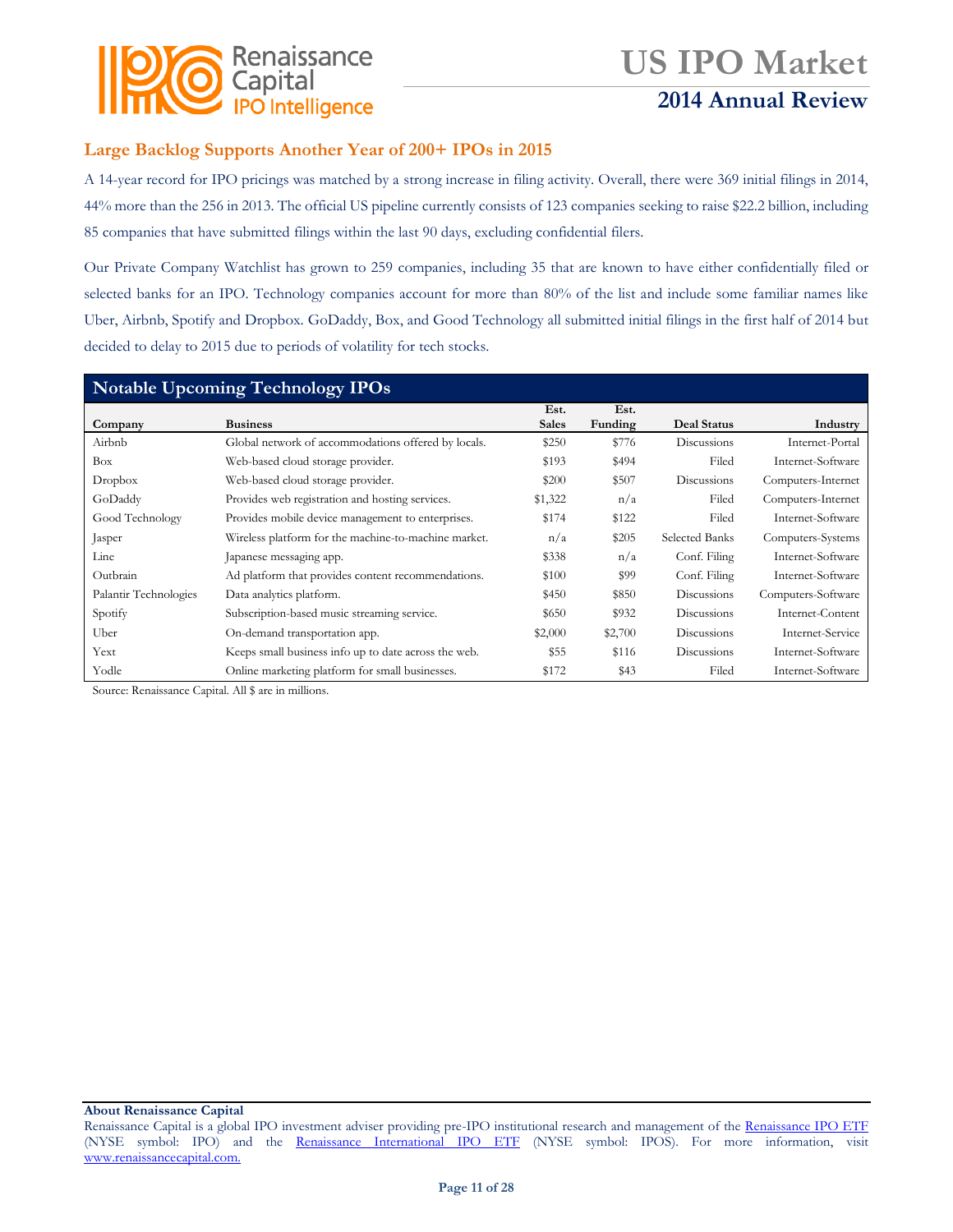### Renaissance Capital **IPO Intelligence**

# **US IPO Market**

## **2014 Annual Review**

Restaurant IPOs were highly successful in 2014, with five deals gaining about 58% on average, and restaurants make up nearly half of our list of upcoming consumer IPOs. Two of the companies, Shake Shack and Smashburger, are small burger chains that should be encouraged by the performance of The Habit Restaurants (120% first-day return).

| <b>Notable Upcoming Consumer IPOs</b> |                                                          |            |                    |                          |  |  |
|---------------------------------------|----------------------------------------------------------|------------|--------------------|--------------------------|--|--|
| Company                               | <b>Business</b>                                          | Est. Sales | <b>Deal Status</b> | Industry                 |  |  |
| <b>Blue Buffalo</b>                   | Largest maker of all natural dog and cat food.           | \$600      | Discussions        | Misc Products            |  |  |
| Floor & Décor                         | Hard surface retailer with 45 warehouse-style locations. | \$539      | Filed              | <b>Building Products</b> |  |  |
| Fogo de Chão                          | Brazilian steakhouse chain.                              | n/a        | Discussions        | Restaurants              |  |  |
| J. Alexander's                        | PE-backed operator of 40 full-service steak restaurants. | \$199      | Filed              | Restaurants              |  |  |
| Party City                            | Vertically integrated party supply retailer.             | \$2,077    | Filed              | Retail-Misc.             |  |  |
| Performance Food Group                | Third largest US foodservice distributor.                | \$13,686   | Filed              | Wholesale-Food           |  |  |
| Relativity Media                      | Movie and television production company.                 | n/a        | Discussions        | Movies                   |  |  |
| Roku                                  | Produces streaming media set-top boxes.                  | \$190      | Discussions        | Electronics              |  |  |
| Shake Shack                           | Fast casual burger chain with over 50 locations.         | <b>S62</b> | Filed              | Restaurants              |  |  |
| Smashburger                           | Fast casual burger chain with over 250 locations.        | \$350      | Discussions        | Restaurants              |  |  |

Source: Renaissance Capital. All \$ are in millions.

Several large spinoffs and LBOs are poised to go public in 2015. ATD and Univar have already filed for IPOs that should raise at least \$500 million. McGraw-Hill Education, a spinoff of McGraw-Hill Financial, is a peer of Houghton Mifflin, which is up more than 70% since going public in late 2013. KKR's First Data, one of the largest LBOs on our Watchlist, has reportedly been in discussions with banks to go public and restructure its debt, setting the stage for a 2015 return to public markets. Additionally, Fiat Chrysler publicly announced its plans to spin off Ferrari through an upcoming IPO.

| <b>Other Notable Upcoming IPOs</b> |                                                           |            |                       |                          |  |  |  |
|------------------------------------|-----------------------------------------------------------|------------|-----------------------|--------------------------|--|--|--|
| Company                            | <b>Business</b>                                           | Est. Sales | Deal Status           | Industry                 |  |  |  |
| Ardagh Group                       | Glass and metal container products manufacturer.          | \$5,300    | Discussions           | Materials                |  |  |  |
| <b>ATD</b>                         | North America's largest tire distributor.                 | \$4,724    | Filed                 | Capital Goods            |  |  |  |
| iHeartMedia                        | Largest US radio station owner and operator.              | \$6,229    | Discussions           | Communications           |  |  |  |
| Ferrari                            | Luxury sports car manufacturer spun out of Fiat Chrysler. | n/a        | Discussions           | Capital Goods            |  |  |  |
| First Data                         | Electronic payment processing for financial institutions. | \$10,707   | Discussions           | Financial                |  |  |  |
| McGraw-Hill Education              | Academic publisher spun out of McGraw-Hill Financial.     | \$2,050    | Discussions           | <b>Business Services</b> |  |  |  |
| Square                             | Mobile payment service.                                   | \$250      | Discussions           | Financial                |  |  |  |
| Univar                             | Leading chemicals distributor LBO'd by CVC and CD&R.      | \$10,406   | Filed                 | Chemicals                |  |  |  |
| Univision                          | US-based Spanish language media company.                  | \$2,218    | <b>Selected Banks</b> | Communications           |  |  |  |
| Virtu Financial                    | High-frequency electronic trading.                        | \$665      | Filed                 | Financial                |  |  |  |

Source: Renaissance Capital. All \$ are in millions.

Renaissance Capital is a global IPO investment adviser providing pre-IPO institutional research and management of the [Renaissance IPO ETF](http://www.renaissancecapital.com/IPOInvesting/IPOETF/IPOETF.aspx) (NYSE symbol: IPO) and the [Renaissance International IPO ETF](http://www.renaissancecapital.com/ipoinvesting/iposetf/iposetf.aspx) (NYSE symbol: IPOS). For more information, visit [www.renaissancecapital.com.](http://www.renaissancecapital.com/)